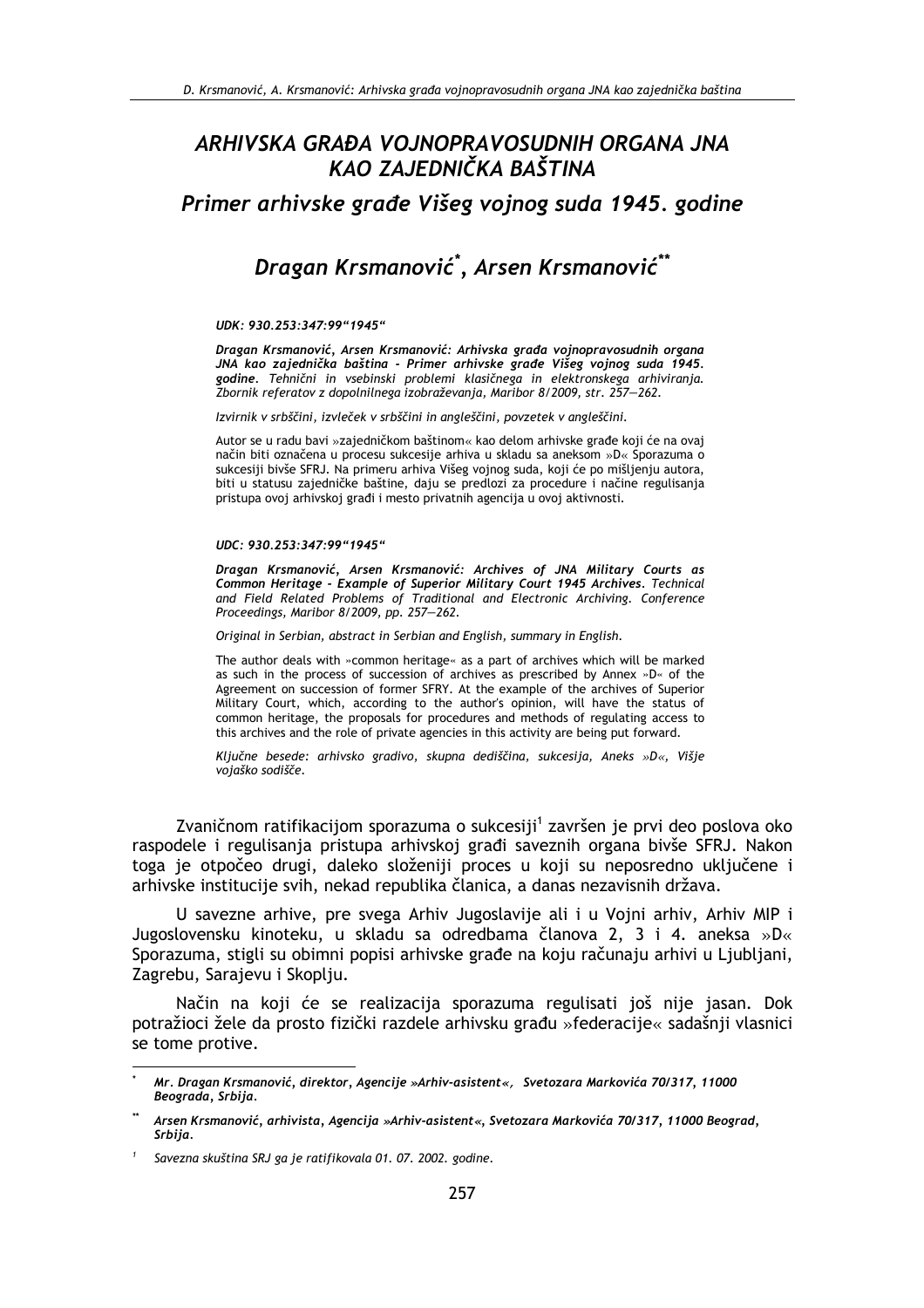No bez obzira kakvo rešenie bude, i da li će većina građe biti podeljena a manji deo ostati u statusu zajedničke baštine ili će situacija biti obrnuta, činjenica je da će deo arhivske građe, od značaja za sve republike bivše SFRJ, predstavljati zajedničku baštinu svih država sukcesora. Jer bez obzira šta mislili o Jugoslaviji ona je bila istorijska realnost koja je bitno uticala na život svih naroda na Balkanu i bez proučavanja njenog funkcionisanja i uticaja na republike članice federacije nije moguće do kraja razumeti ni sadašnjost a posebno budućnost Balkana.

Pojam »zajedničke baštine« izričito je naveden u odredbama člana 6. stav 1. Aneksa » $D \kappa^2$  i trebalo bi da predstavlja svu onu arhivsku građu o čijoj podeli nije postignut sporazum. Imajući u vidu da sporazuma o raspodeli nije bilo u rokovima koje predviđa sporazum, naš stav je da je većina arhivske građe u arhivama SFRJ postala »zajednička baština«.

Pitanjem zajedničke baštine bavio se i Međunarodni arhivski savet koji je, svojim rezolucijama, u dva navrata 1994.<sup>3</sup> i 2006.<sup>4</sup> u oba navrata podržao očuvanje integriteta arhivske građe koja predstavlja zajedničku baštinu i pozvao zainteresovane strane na saradnju. Praksa je pokazala da arhivisti, boreći se za isključivo vlasništvo nad arhivskom građom, često zaboravljaju svoju ulogu čuvara svedočanstava o istoriji, kako nacionalnoj tako i zajedničkoj. Tako čekajući da se reši pitanje vlasništva propuštaju priliku za razmenom informacija o arhivskoj građi, njenoj lokaciji, sređenosti i dostupnosti. Na taj način lišavamo istoričare ali i zainteresovane građane i organizacije mogućnosti da dođu do objektivne istorijske istine ili ostvare svoja prava.

Mišljenja sam da je u Zagrebu nemoguće napisati knjigu o periodu Drugog svetskog rata ili o JNA a da se pre toga ne provede istraživanje u Vojnom arhivu a da pri tome ta knjiga nije propagandni pamflet ili plod »dirigovane istoriografije«, Isto mišljenje važi i za ostale države naslednice SFRJ. Savremeni svet je postao prostor sa komprimiranim protokom vremena, nauka više ne može da čeka ni zakonom propisane rokove od 30 godina a posebno naša parničenja oko arhivske građe. Zbog toga ću na primeru arhive Višeg vojnog suda pokušati da ukažem na mogući model korišćenja arhivske građe koja nesumnjivo predstavlja zajedničku baštinu a sticajem okolnosti se nalazi u Beogradu i poverena je Vojnom arhivu. Fond vojnopravosudnih organa JNA obuhvata arhivsku građu nastalu u periodu od 1944. pa do 2004. godine.

Član 6. aneksa »D« Sporazuma glasi: U vezi sa državnim arhivama SFRJ, koje nisu predmet razmatranja čl. 3 i 4. Države će sporazumom, koji će se postići u roku od 6 meseci od dana stupanja na snagu ovog Sporazuma, utvrditi njihovu pravednu raspodelu među sobom ili njihovo zadržavanje kao zajedničke baštine Država koje će imati slobodan i neometan pristup. Ako se takav sporazum ne postigne, arhiva će postati zajednička baština. U oba slučaja svaka Država može da pravi kopije arhiva o kojima je ovde reč na bazi jednakog učešća u troškovima.

 $\overline{\mathbf{3}}$ 31. međunarodna konferencija, Vašington, rezolucija br. 3: »Da arhivisti, naročito rukovodioci nacionalnih arhivskih institucija i predstavnici stručnih asocijacija, podrže diplomatske inicijative za pronalaženje pravednih rešenja za arhivske sporove i da u međuvremenu arhivisti promovišu saradnju između nacionalnih arhivskih institucija tako što će identifikovati sporni arhivski materijal, obezbediti integritet takvog materijala izradom odgovarajućih informativnih sredstava i što će ohrabrivati reprodukciju i pristup arhivama«.

<sup>39.</sup> međunarodna konferencija, Kurakau, rezolucija br. 5: Rezolucija o kolonijalnim arhivima i o zajedničkoj arhivskoj baštini koju dele različite zemlje Imajući u vidu da se koncept arhiva kolonijalnih zemalja mora dovesti bliže konceptu izmeštenih arhiva, imajući u vidu teškoće u primeni međunarodnih preporuka o izmeštenim arhivama i složenosti problema Potvrđujući rad devet zemalja bivše Francuske zapadne Afrike i Kariba u objedinjavanju njihove arhivske baštine, i uočavajući da je i drugim zemljama u svetu potrebno da zajednički dele dokumenta koja se odnose na zajedničku baštinu, predlažu plan za multilateralnu saradniu sa ciliem da • razvije protok informacija o izvorima koji dokumentuju fenomene kolonizacije i dekolonizacije, • obezbedi opremu, obuku i neophodne resurse, • poboljša pristup arhivama sačuvanim van zainteresovanih teritorija, posebno izradom detaljnih informativnih sredstava i zajedničkim korišćenjem dokumentarnog materijala kopiranjem i objavljivanjem.

Obraćaju se Unesku, organizacijama i zainteresovanim državama da ohrabre i finansijski podrže ovaj plan i sve projekte koji imaju za cilj da olakšaju pristup dokumentima koji se odnose na zajedničko pamćenje zemalja koje imaju istu prošlost.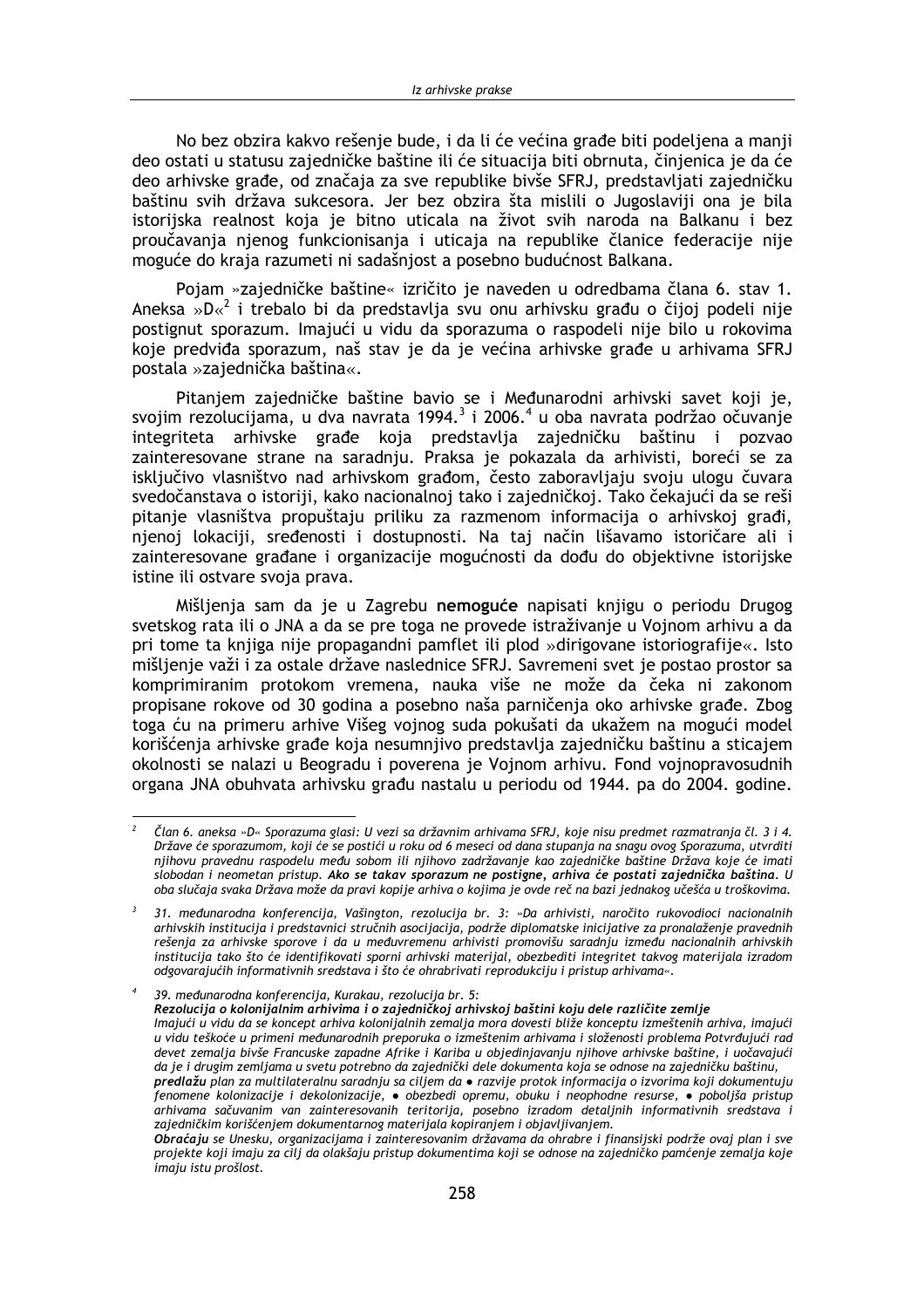Njegova struktura prati organizacijsko formacijske promene nastale u NOVJ, JA i JNA. Ukupno se u Vojnom arhivu nalaze upisnici 157 sudova sa teritorije bivše SFRJ. Prvi dokument koji tretira organizaciju vojnopravosudnih organa u toku NOR-a donesen je u Foči januara 1942. godine.<sup>5</sup> Definitivno zaokruživanje sistema organizacije vojnih sudova izvršeno je Uredbom o vojnim sudovima od 24. maja 1944. godine.<sup>6</sup> Ovom Uredbom ukinuti su postojeći vojni sudovi i sudovi časti za oficire a ustanovljeni vojni sudovi korpusa i korpusnih vojnih područja. Istovremeno su proširene nadležnosti Višeg vojnog suda.<sup>7</sup>

Uredbom je određeno da vojni sudovi sude »za sva dela koja su uperena protiv oslobodilačke borbe naroda Jugoslavije, protiv tekovina i interesa te borbe (čl. 2 Uredbe) a posebno za ratne zločine, dela narodnih neprijatelja i krivična dela vojnih lica i ratnih zarobljenika pri čemu su tretman vojnih lica imala i civilna lica koja su u bilo kakvom službenom odnosu sa vojskom«. Data je definicija ratnog zločinca i narodnog neprijatelja a navedena su i krivična dela vojnih lica. Vojni sudovi korpusa postali su stalni sudski organi sa svojim predsednikom i potpredsednikom. U prvom stepenu su, dakle, sudili vojni sudovi divizija, vojni sud za grad Beograd, sudovi brigada KNOJ-a i vojni sudovi vojnih područja. Suđenja u drugom stepenu praktično nije bilo jer nije postojala mogućnost izjavljivanja žalbi na prvostepene presude. Ipak kao su sve smrtne presude, presude na robiju i na gubitak čina išle višim sudovima na odobrenje bio je to svojevrstan vid drugostepenosti. Završetak ratnih operacija i potreba za učvršćivanjem novouspostavljene vlasti zahtevali su i drugačiju organizaciju sudova. Zbog toga je Privremena narodna skupština DFJ među prvim zakonima donela i dva koja su se odnosila na organizaciju i rad sudova i to: 24. avgusta 1945. godine Zakon o uređenju i nadležnosti Vojnih sudova u JA<sup>8</sup> i dva dana kasnije Zakon o uređenju narodnih sudova.<sup>9</sup>

U suštini Zakon je verifikovao već postojeću organizaciju vojnih sudova tako da su ustrojeni prvostepeni sudovi: vojni sudovi divizija, vojni sudovi vojnih područia, Vojni sud pomorske flote i Vojni sud za grad Beograd (sa nešto većim ovlašćenjima). Ovi sudovi su sudili isključivo u prvom stepenu i to o krivičnim delima vojnika i podoficira iz sastava jedinica za koje su nadležni te o krivičnik delima za koja su nadležni vojni sudovi sa teritorije za koju su nadležni. Prema službenoj evidenciji broj optuženih lica bio je sledeći:

| Godina        | Broj rešenih krivičnih predmeta | Broj optuženih lica |          |               |
|---------------|---------------------------------|---------------------|----------|---------------|
|               |                                 | Vojnih              | Nevojnih | <b>Ukupno</b> |
| 1945          | 33.884                          | 12.884              | 28.558   | 41,402        |
| 1946          | 12.983                          | 11.631              | 11.801   | 23.432        |
| 1947          | 7.606                           | 5.303               | 5.812    | 11.115        |
| <b>UKUPNO</b> | 54.473                          | 29.778              | 46.171   | 75.949        |

Upisnik Višeg vojnog suda za 1945. godinu sadrži 3844 predmeta, dostavljena od strane 143 suda, sa ukupno 5557 lica koje su teritorijalno raspoređena po sledećem:

Naredba J. B. Tita od 22. januara 1942. godine, objavljena u Zborniku NOR-a, tom2 str. 114-115, VII JNA, 1949.

Objavljeno u zborniku NOR-a, tom 2, knijeg 13 dok. 74.

Do aprila 1944. godine tu dužnost je obavljao dr. Vladimir Velebit a od tada dr. Josip Hrnčević.

Obiavlien u SL DFJ br. 65/45.

Objavljen u SL DFJ br. 67/45.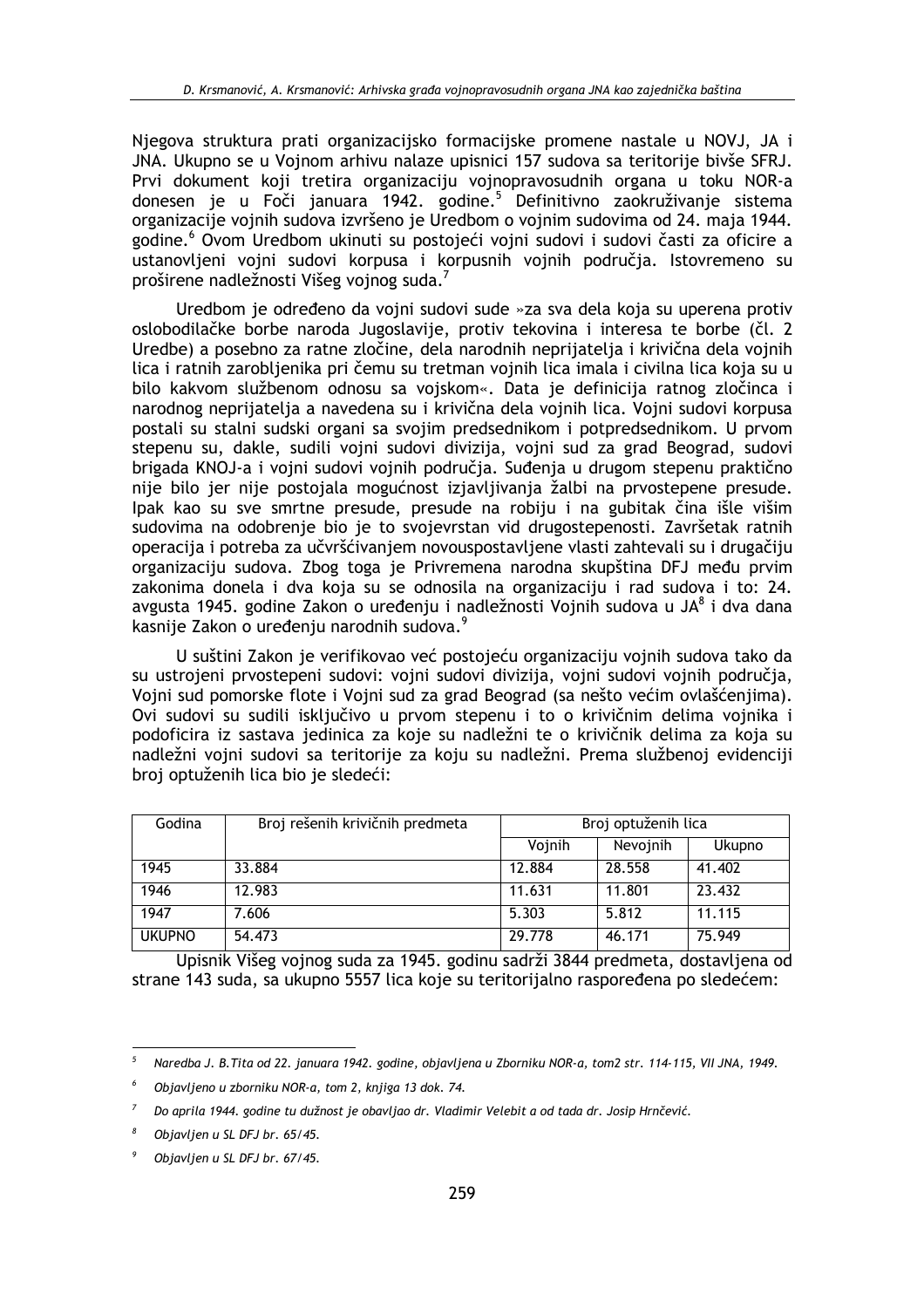| Republika                   | Pošiljaoci <sup>10</sup> | Broj sudova | Broj lica | % lica |
|-----------------------------|--------------------------|-------------|-----------|--------|
| Srbija                      | 54                       | 35          | 1854      | 33,4%  |
| »uža Srbija«                | 30                       | 18          | 1198      |        |
| Vojvodina                   | 17                       | 11          | 452       |        |
| Kosovo i Metohija           | 7                        | 6           | 204       |        |
| <b>Hrvatska</b>             | 25                       | 23          | 1453      | 26,1%  |
| <b>BiH</b>                  | 24                       | 19          | 730       | 13,1%  |
| Slovenija                   | 8                        | 6           | 285       | 5,1%   |
| Makedonija                  | 15                       | 15          | 353       | 6,3%   |
| Crna Gora                   | 15                       | 12          | 363       | 6,5%   |
| Ostali sudovi <sup>11</sup> |                          |             | 529       | 9,5%   |
|                             |                          |             | 5557      | 100%   |

Upisnik Vrhovnog vojnog suda je prvorazredan istorijski izvor za proučavanje represije pri kraju i nakon Drugog svetskog rata. Među optuženima je 3315 lica osuđenih na smrt po različitim osnovama. On može predstavljati i izvor za proučavanje opšteg stanja u društvu a i osnov za regulisanje ličnih prava građana (rehabilitaciju, materijalnu nadoknadu ili povraćaj konfiskovane imovine) posebno jer se u njemu nalaze i podaci za deo sudova čija arhivska građa nije sačuvana ili su prvostepene presude bitno izmenjene.

Jasno je da sve što se odnosi na Vrhovni vojni sud mora ostati nedeljivo i da mu je prirodno mesto u Vojnom arhivu, gde se i sada nalazi. Ali je potpuno jasno da svi naučnici ili zainteresovani sa teritorije bivše SFRJ imaju pravo a pretpostavljam i želju da steknu uvid u ovu građu.

Sam način podele arhivske građe u duhu člana 3. i 4. Sporazuma nije tema ovog rada mada i o tome imam jasno i nedvosmisleno mišlienie.<sup>12</sup>

Kada je u pitanju zajednička baština postoji više načina da se obezbedi njeno efikasno korišćenje ali svaki od predloženih načina mora poštovati sledeće postulate:

- »Zajednička baština« je kulturološki pojam i nema veze sa faktičkim vlasništvom i staranjem o arhivskoj građi kao materijalnom dobru, odnosno dokumenta imaju svog jasnog vlasnika ali se u duhu »zajedničke baštine« reguliše procedura i pravo pristupa i uslovi korišćenja.
- Aneks »D« Sporazuma o sukcesiji je konačni dokument koji reguliše pitanje sukcesije arhivske građe i po tom piranju nije potrebno sklapati posebne ugovore.
- Posebne ugovore je potrebno sklapati samo radi regulisanja tehničkih pitanja (procedure pristupa, cene koštanja, materijalnih pitanja i sl.) u duhu člana 11. aneksa »D« Sporazuma.

<sup>&</sup>lt;sup>10</sup> Pošiljaoci predstavljaju sudove pod različitim nazivima (često je isti sud navođen pod različitim imenima) a broj sudova stvarni broj sudova čije predmete je primio Vrhovni vojni sud.

 $11$ Ostali sudovi su sudovi jedinica koje su menjale lokaciju u toku godine ili drugostepeni sudovi.

 $12$  U sagledavanju eventualne raspodele građe moraju se uvažiti dva principa: nedeljivosti i interesa korisnika. Ne bi se smelo dozvoliti bilo kakvo cepanje fondova a istovremeno nema nikakvog razloga da dokumenta koja su neophodna za nesmetani život i rad stanovništva (recimo građevinska dokumenta) ne budu u originalu i što pre vraćena na teritoriju gde se objekti nalaze.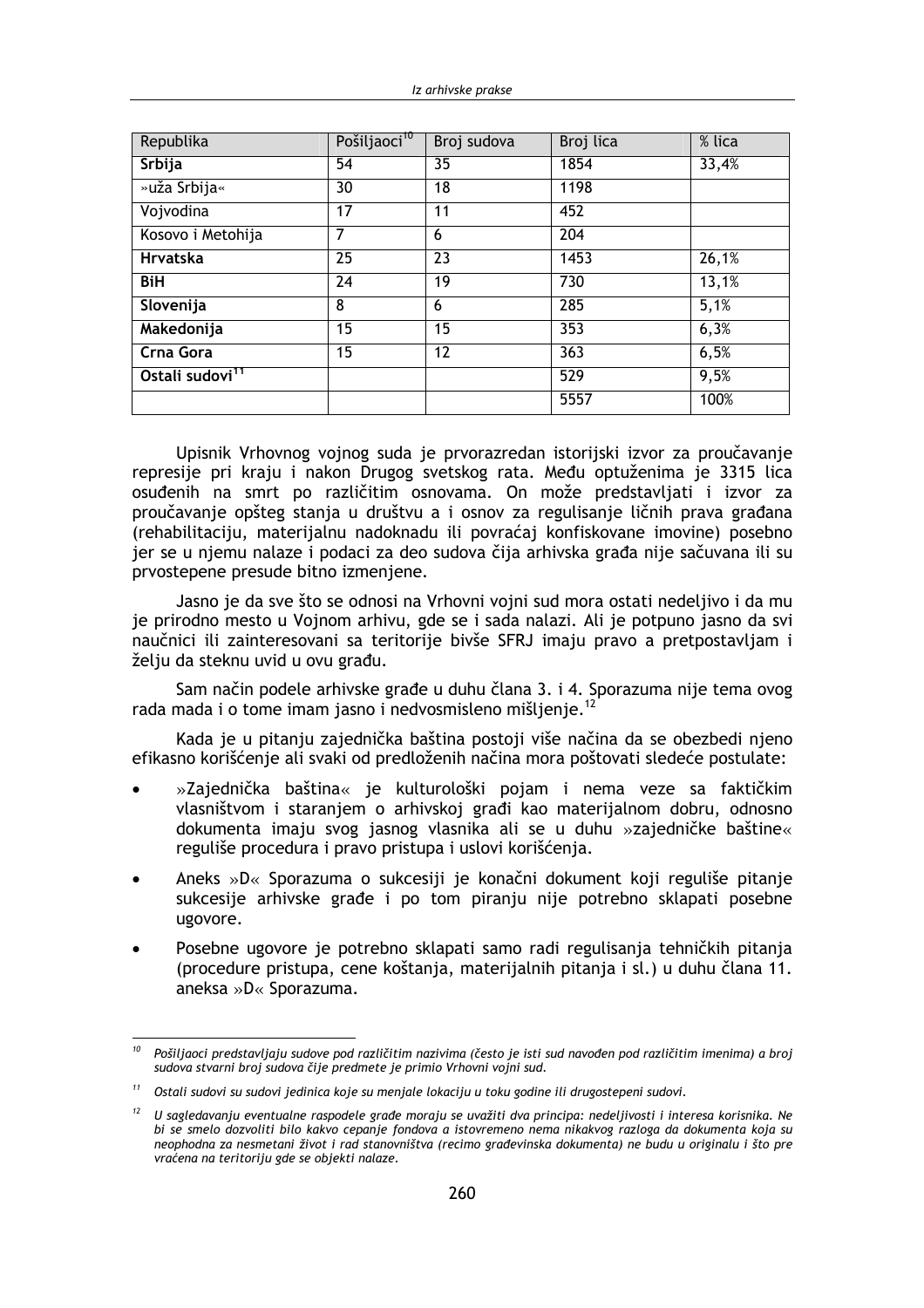Pošto u Srbiji, nažalost, ne postoju arhivska uprava u ministarstvu kulture to bi najprirodniji put bi bio da svi arhivi novonastalih država potpišu sporazume sa arhivima u Beogradu o pristupu i korišćenju ove građe. Pozivajući se na aneks »D«, sporazumom bi se regulisao pristup (koji bi morao da bude pod uslovima kao za državljane države na čijoj se teritoriji arhiv nalazi), troškovi (koji bi morali biti minimalni ili bar kao za domaće korisnike) i eventualna ograničnjenja. Nakon toga bi se pristupilo planskom kopiranju odnosno skeniranju željenih dokumenata.

Na osnovu iskustva dugogodišnjeg načelnika Vojnog arhiva a danas kao direktor agencije za usluge u oblasti istraživanja arhivske građe i arhiviranja »Arhiv-asistent«, kao najbolji i najefikasniji način za korišćenje arhivske građe koja predstavlja »zajedničku baštinu« predlažem:

- intenzivirati saradnju među arhivskim institucijama,
- maksimalno pojednostaviti proceduru pristupa i korišćenja arhivske građe,
- locirati teme i periode od posebnog značaja za svakog od »subaštinika«,
- što pre otpočeti sa masovnom i efikasnom digitalizacijom arhivske građe.

Nakon toga sledilo bi njeno publikovanje ili u obliku knjiga, ali smatram još pre u obliku elektronskih izdanja zbornika dokumenata.

Naravno ne bih bio privatni preduzetnik da na kraju ne skrenem pažnju na mesto privatnog preduzetništva u korišćenju zajedničke baštine.

Agencije kakva je »Arhiv-asistent« posluju na tržišnim principima i svoju prednost vide u stručnom i obučenom kadru, savremenoj tehnici kojom raspolažu, dobrom poznavanju strukture fondova i lokacijom u Beogradu gde se ogromna većina arhivske građe i nalazi. Ove agencije bi elektronskim putem razmenjivale podatke sa interesentima i nakon toga za njihove potrebe vršile istraživanje u Beogradu u nekom od arhiva saveznih organa bivše SFRJ. Na ovaj način bi istraživanja bila mnogo efikasnija a zbog putnih troškova i jeftinija.

Pri tome pravni i materijalni status arhivske građe ni jednog trenutka nije sporan, niti je sporno da u kulturološkom smislu ova arhivska građa predstavlja zajedničku baštinu koja pripada svim državama sukcesorima bivše SFRJ. Njeno korišćenje je slobodno i dopušteno svima. Arhivska građa ili dozvola za uvid u nju se ne mogu prodavati, naplaćuju se samo tehničke i intelektualne usluge. U svim publikovaniima neophodno je navesti izvor a dostup podacima za širi krug korisnika moguć je samo po propisima koji regulišu ovu oblast u svakoj od zemalja uključujući i propise o zaštiti privatnosti.

Sa intenziviranjem saradnje i digitalizacijom ne treba čekati jer »najbolje zaštićena arhivska građa je publikovana arhivska građa«.